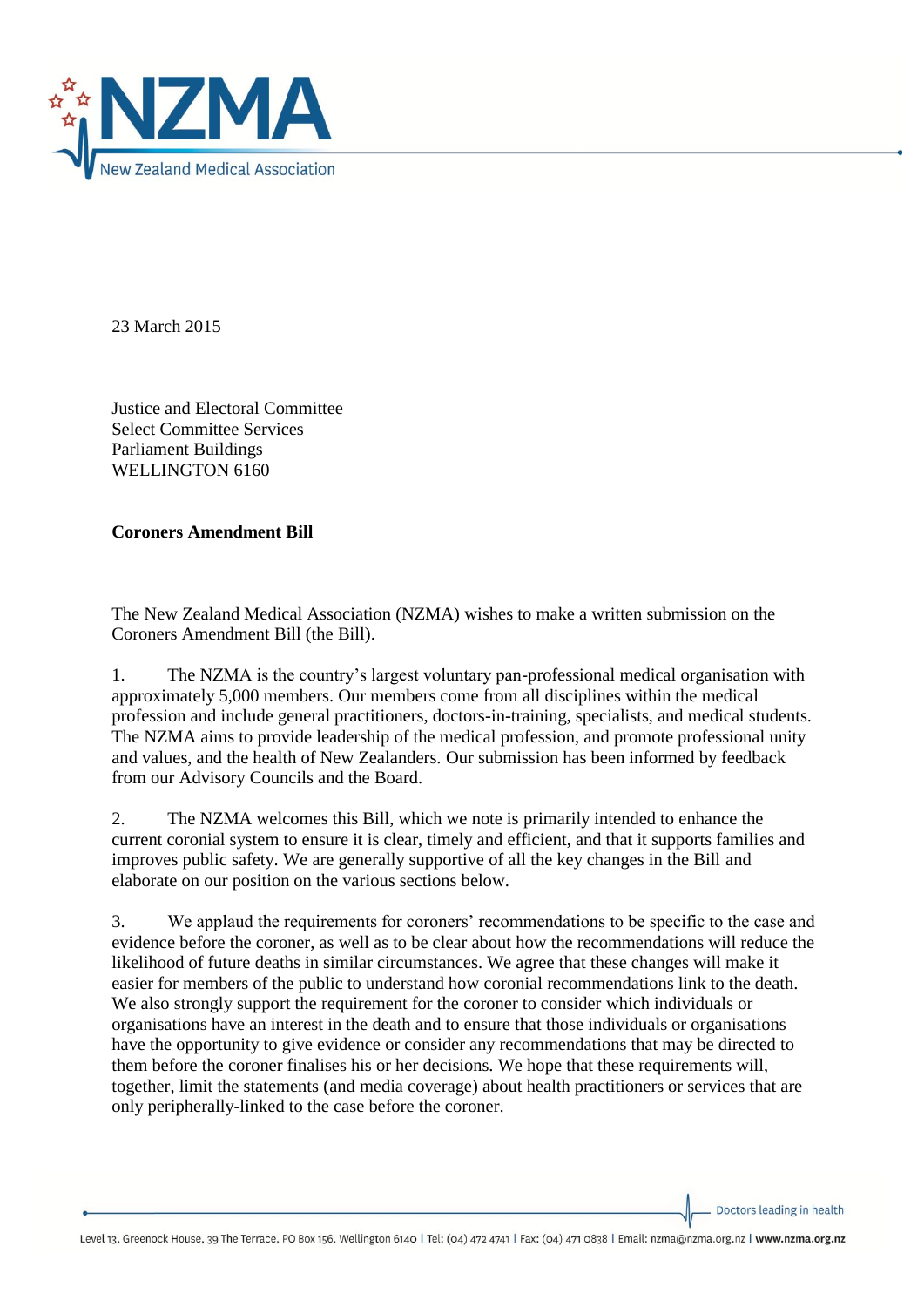4. We welcome the Bill's provisions for improving processes in the coronial system. Specifically, we support improving clarity and transparency regarding retaining or returning human tissue samples in order to be more sensitive to the needs of families. We also strongly support the Bill's provisions to better protect the rights of people whose conduct may be called into question in an inquiry by requiring the coroner to notify them of their right to be represented, and to cross-examine witnesses, at the inquest.

5. The NZMA is in favour of better defining which cases need to be reported to the coroner or go to inquest but has some concerns that we wish to flag to the Committee. With respect to focusing the requirement to report medical-related deaths on cases where the death was not reasonably expected immediately prior to the treatment, operation, or procedure so that families are not unnecessarily disrupted by the death being reported to the coroner, we agree this will limit family distress. However, we would welcome clarification on who would be expected to make this determination. Would there be a medical examiner or comparable persons, for example?

6. The NZMA would also be concerned if raising the threshold for reporting medical-related deaths inadvertently leads to fewer autopsies, which are valuable for determining clinicopathological correlates (when diagnoses are not correct but that fact is evident only on autopsy) and therefore improving medical practice and, ultimately, population health. The value in autopsies also extends to relatives, who benefit from the independent opinion on cause of death, sometimes identifying matters of medical and legal significance to them.

7. The NZMA also has some discomfort with removing the requirement for a mandatory inquest into deaths in official custody or care, despite the coroner still being required to hold an inquiry in such instances.

8. We note that the Bill also accepts the Law Commission's recommendations for amending restrictions on reporting self-inflicted deaths. There is considerable evidence on the links between media influences on suicide behaviour. We draw the Committee's attention to the paper by Beautrais & Fergusson 2012 (attached),<sup>1</sup> which provides an excellent evidence-based summary of this issue. Our association is supportive of the Bill's proposed amendments which we believe will contribute towards reducing imitative suicidal behaviour. While we recognise the challenges between balancing freedom of expression and preventing suicide, as well as the challenges in enforcing the proposed restrictions on reporting, we believe that the amendments are consistent with international best practice in suicide prevention. We understand that the Minister of Health is required to prepare a set of non-legislative standards for suicide reporting and would welcome the opportunity to be involved in consultations during this process.

Thank you for the opportunity to input into this important legislation. The NZMA would like to request a hearing to make an oral presentation on this Bill.

Yours sincerely

**.** 

Dr Mark Peterson NZMA Chair

<sup>&</sup>lt;sup>1</sup> Beautrais AL, Fergusson DM. Media reporting of suicide in New Zealand: "more matter with less art" (Hamlet, Shakespeare). N Z Med J. 2012 Sep 21;125(1362):5–10. Available from [https://www.nzma.org.nz/\\_\\_data/assets/pdf\\_file/0009/36396/beautrais.pdf](https://www.nzma.org.nz/__data/assets/pdf_file/0009/36396/beautrais.pdf)